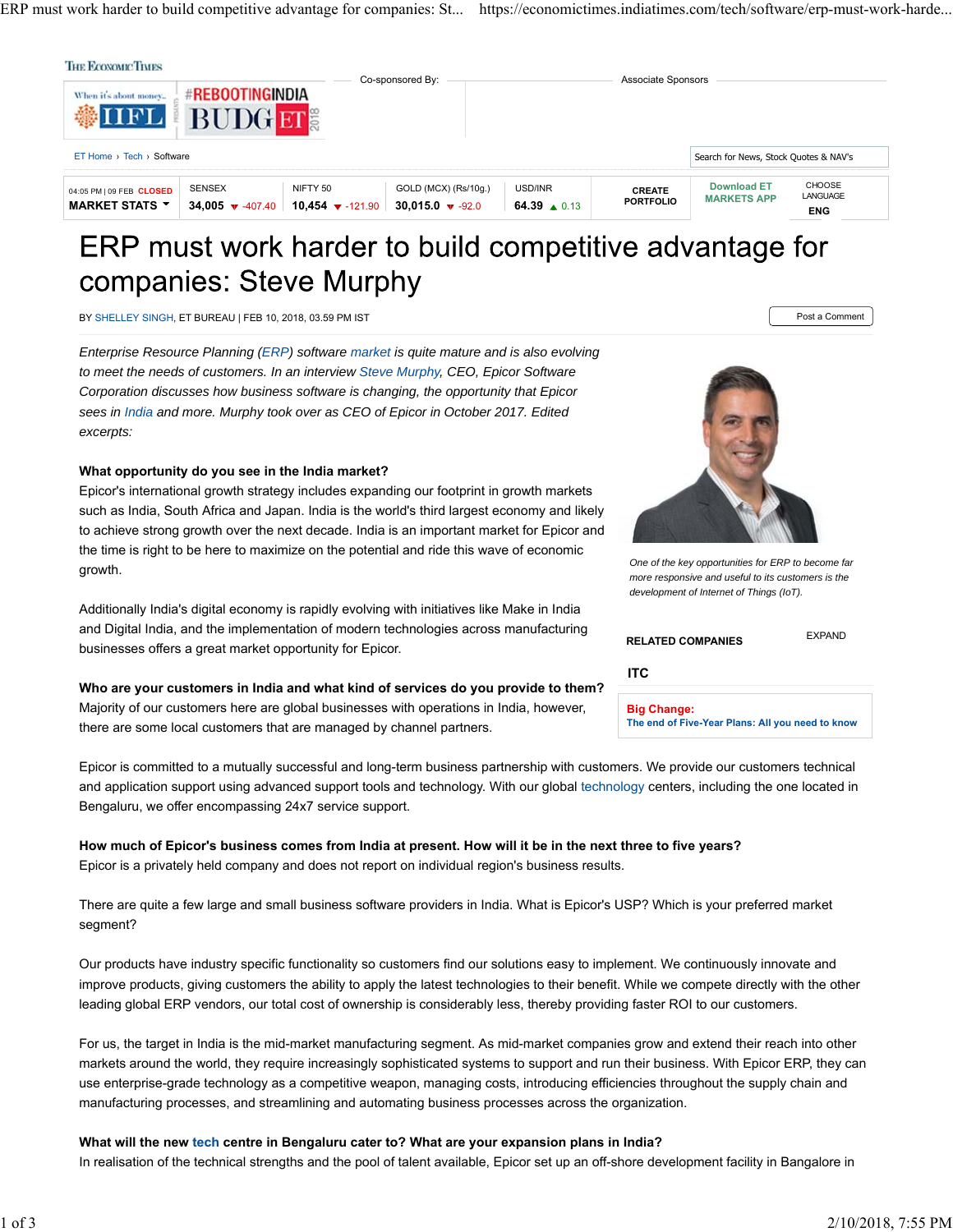2015. The facility has been steadily growing handling research & development of several products. The center is enhancing not just product development but also professional services, customer support, IT, and marketing. The India Technology Centre (ITC) is a key enabler to our global growth plan. This facility today employs over 440 people and with the new expansion expects to grow to more than 550 employees by the end of year.

In addition, we recently announced a distribution partnership with Redington India, a nation-wide distributor with a large reseller network in the country, to reach customers faster with Epicor solutions. The partnership is part of the strategic plan to grow the local customer base for the global enterprise resource planning solution, Epicor ERP, in India.

#### **ERP market is quite mature, but what impact are social, mobile, cloud, big data etc having on business software. How do you see ERP evolving over the next five to seven years?**

The advent of modern technologies such as the Internet, mobile, wireless, and indeed the consumerisation of IT have all changed enterprises' expectations of what can be achieved. Focus has shifted from the functionality of software (what it does) to the strategic importance (what it can be used for).

ERP must work harder to build competitive advantage for companies, serving the user and providing information to the right people at the right time, to take action in the right way. With the right development, ERP can help companies become more responsive and collaborative, to add additional value around best practice, building on the knowledge of people and their experiences with business processes.

One of the key opportunities for ERP to become far more responsive and useful to its customers is the development of Internet of Things (IoT). In the near future every aspect of a manufacturing and engineering company's business is set to be revolutionised. Machines used in production are becoming increasingly connected, as are transportation and logistics networks, as well as sales channels.

As people, processes and businesses become more connected though smart devices, wearables and apps, the need to speed up data collection, interpretation and dissemination grows. Modern ERP solutions are well placed to solve this challenge if they can integrate with a company's overall IT strategy, and support business automation and the decision making process in order to help the company get fit for growth.

| <b>FOLLOW US</b> |                     | Download it from<br><b>ADD STORE</b> | Download it from<br>GOOGLE PLAY    | Download it from<br><b>Windows Store</b> |
|------------------|---------------------|--------------------------------------|------------------------------------|------------------------------------------|
|                  | <b>Biz Listings</b> | <b>RSS</b>                           |                                    |                                          |
|                  | Live TV             | <b>Blogs</b>                         | <b>Privacy policy</b>              |                                          |
| Powered by       | <b>Mobile</b>       | Speed                                | Terms of Use & Grievance Redressal |                                          |
|                  | Portfolio           | <b>Commodities</b>                   | <b>Advertise with Us</b>           |                                          |
|                  | <b>News</b>         | <b>Newsletters</b>                   | <b>Create Your Own Ad</b>          |                                          |
|                  | <b>Live Market</b>  | Industry                             | About Us                           |                                          |

#### **Stay on top of business news with The Economic Times App. Download it Now!**

#### **Other Times Group news sites**

इकनॉिमक टाइʈ**|** ઈકોનોિમક ટાઈձસ **|** Pune Mirror **|** Bangalore Mirror **|** Ahmedabad Mirror **|** ItsMyAscent **|** Education Times **|** Brand Capital **|** Mumbai Mirror **|** Times Now **|** Indiatimes **|** नवभारत टाइʈ **|** महारा'Ōटाइʈ **|** เಜಯ ಕකბಟಕ **|** Go Green **|** AdAge India **|** Eisamay **|** IGN India **|** NavGujarat Samay **|** Times of India **|** Samayam Tamil **|** Samayam Telugu **|** Miss Kyra **|** Bombay Times **|** Filmipop **|** BrainBaazi **|** BrainBaazi APP

#### **Living and Entertainment**

Timescity**|** iDiva **|** Entertainment **|** Zoom **|** Healthmeup **|** Luxpresso **|** Gadget Reviews **|** Titanium & Platinum Credit Card **|** Online Songs **|** MensXP **|** Hotels **|** Travel Destinations **|** Cricbuzz **|** Recipes **|** Gaana **|** Happytrips **|** Getsmartapp

#### **Interest Network**

itimes

#### **Hot on the Web**

**APP STORE**

Budget Highlights **|** Tax Saving Investments **|** Income Tax Slabs **|** Aadhaar Card **|** How to Save Income Tax **|** Budget Session **|** Income Tax **|** Sensex Today **|** Budget **|** Sensex **|** Income Tax Calculator **|** Aadhaar

**GOOGLE PLAY**

#### **Services**

Book print ads**|** Online shopping **|** Matrimonial **|** Astrology **|** Jobs **|** Tech Community **|** Property **|** Buy car **|** Bikes in India **|** Free Classifieds **|** Send money to India **|** Used Cars **|** Restaurants in Delhi **|** Remit to India **|** Buy Mobiles **|** Listen Songs **|** News **|** TimesMobile **|** Real Estate Developers **|** Restaurant Deals in Delhi **|** Car Insurance **|** Gadgets Now **|** Free Business Listings **|** CouponDunia **|** Remit2India **|** Techradar **|** AliveAR **|** Getsmartapp App **|** ETMoney Finance App **|** Feedback **|** Auto

## **In Case You Missed It**

**Windows Store**